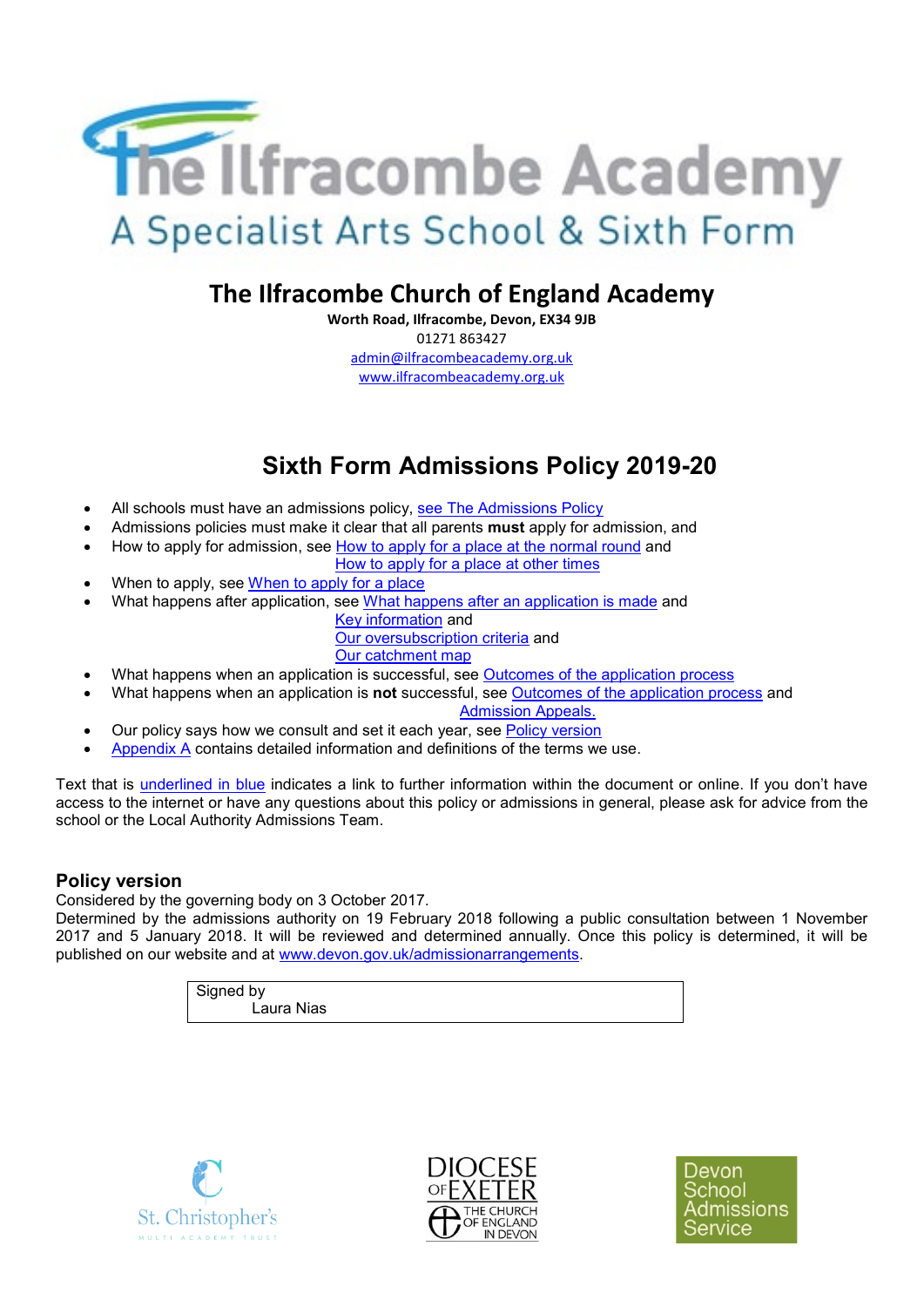#### <span id="page-1-0"></span>**Key information** – for definitions and notes see Appendix A

| $R_{\rm UV}$ intermation – for definitions and notes see Appendix A                           |                                                                                                                                            |  |  |  |
|-----------------------------------------------------------------------------------------------|--------------------------------------------------------------------------------------------------------------------------------------------|--|--|--|
| Published Admission Number (PAN) for Year 12                                                  | 30 for external students                                                                                                                   |  |  |  |
| Do we have a catchment area?                                                                  | Yes                                                                                                                                        |  |  |  |
| Department for Education school number                                                        | 878 - 4001                                                                                                                                 |  |  |  |
| Age range of children and young people?                                                       | $11 - 18$                                                                                                                                  |  |  |  |
| What kind of school is this?                                                                  | Academy, Church of England Diocese of Exeter                                                                                               |  |  |  |
| Who is the Admissions authority?                                                              | The academy trust                                                                                                                          |  |  |  |
| Do we belong to a federation or chain of schools?                                             | St. Christopher's C of E (Secondary) Multi Academy Trust                                                                                   |  |  |  |
| When will young people in the normal age group for<br>Year 12 have been born? see notes below | 1 September 2002 to 31 August 2003                                                                                                         |  |  |  |
| When can applications for admission to Year 12 be<br>made?                                    | Up to 31 December 2018                                                                                                                     |  |  |  |
| How can applications for admission to Year 12 be<br>made?                                     | paper forms at devon.cc/admissions or from the sixth form<br>office                                                                        |  |  |  |
| Is there a Supplementary Information Form (SIF) for<br>additional priority?                   | Yes. We ask all young people who wish to study in the<br>sixth form to complete a subject Options Form.                                    |  |  |  |
| When will places be offered for Year 12?                                                      | 1 February 2019                                                                                                                            |  |  |  |
| When should appeals for admissions to Year 12 be<br>submitted?                                | 22 March 2019                                                                                                                              |  |  |  |
| When can applications for <b>In-year</b> admission be<br>made?                                | Applications can be made for in-year admission at any<br>time after the start of the Year 12 year up to the final half<br>term in Year 13. |  |  |  |
| Any child whose Education, Health and Care Plan (EHCP) names this school will be admitted.    |                                                                                                                                            |  |  |  |

<span id="page-1-1"></span>Oversubscription criteria (to be used only if we need to prioritise applications - see [notes](#page-7-0) below):

- **1. Looked after children and children who were previously looked after but immediately after being looked after became subject to adoption, a child arrangements order, or special guardianship order.**
- **2. Priority will next be given to young people living within the catchment area set out in the map below, who are siblings of pupils on roll at this school.**
- **3. Priority will next be given to other young people living within the catchment area.**
- **4. Priority will next be given to young people living outside the catchment area, who are siblings of pupils on roll at this school.**
- **5. Priority will next be given to young people of members of staff who have been employed at this school for more than two years or recruited within the past two years to fill a vacancy for which there was a skills shortage.**

#### 6. **Other young people.**

- [Tie breaker](#page-8-2) to prioritise applications in the same oversubscription criterion, we will use:
	- a) straight-line distance from home to school and,
	- b) where distances are equal (within a metre) we will use a Random Ballot.

# **Our Ethos**

We serve and support our community providing a child-centred education that reflects Christian values. Respecting the dignity and potential of each individual person and sensitive to the needs of a diverse society we strive to enhance and strengthen our values of Hope, Kindness, Courage, Integrity, Trust, Respect and Responsibility.

These values are central to our school.

We are committed to the highest standards of academic excellence; we are dedicated to providing the best possible education for all our students by developing the knowledge, understanding and skills essential for learning and leading a fulfilled life.

<span id="page-1-2"></span>We ask parents to respect our ethos and its importance to the school community. This does not affect the right of all parents to apply and be considered for a place here.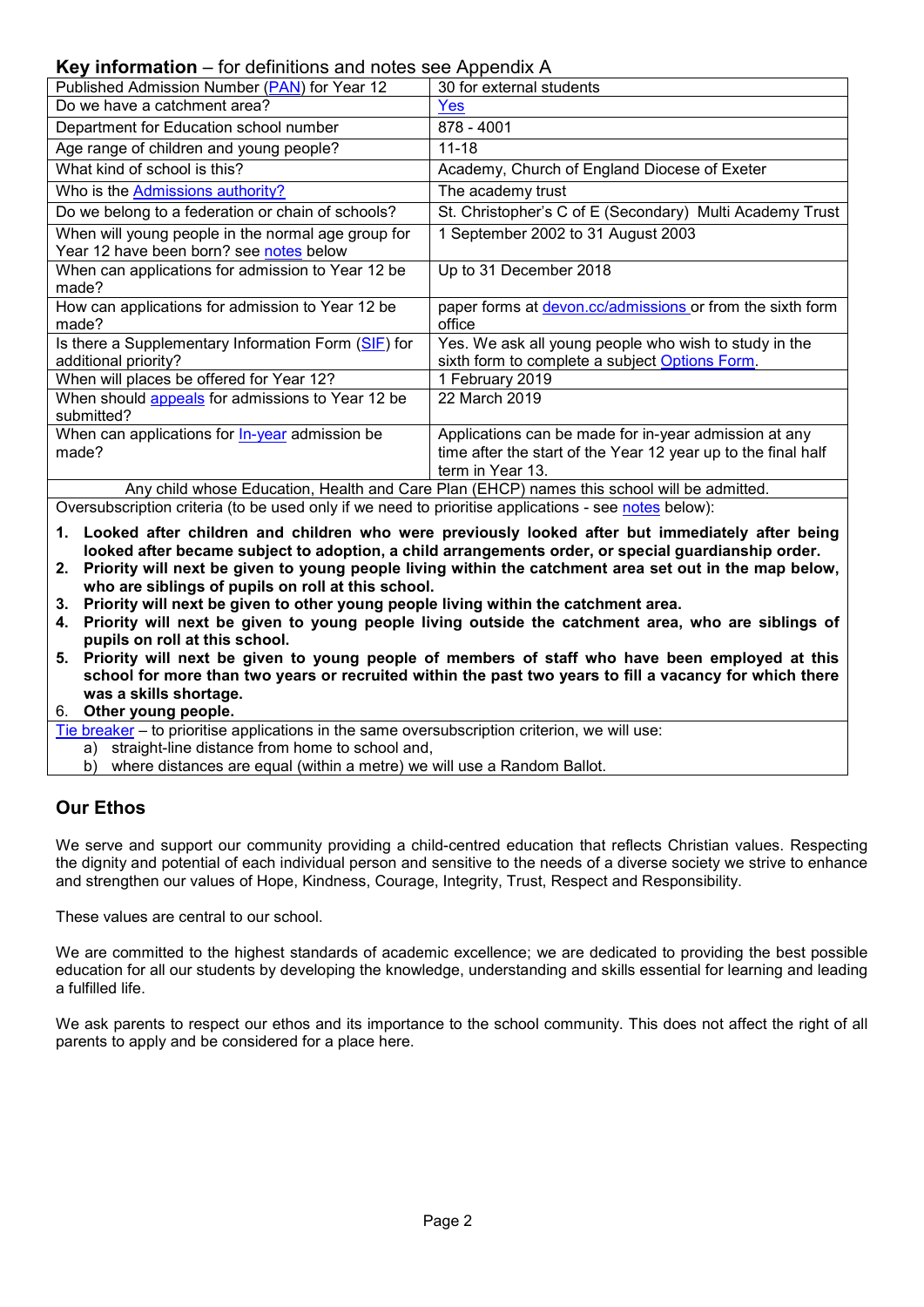# **Catchment Area**

Our catchment area is in the middle of the map, bordered by a light blue line. Dark blue lines represent the boundaries of primary school areas. You can view it in more detail at [devon.cc/schoolareamaps.](http://devon.cc/schoolareamaps) This will confirm whether addresses close to the boundary are inside or outside our area. We welcome admissions applications for young people living inside and outside our catchment area.



<span id="page-2-0"></span>© Crown Copyright. All rights reserved. Devon County Council 100019783 2018

#### **The Admissions Policy**

This admissions policy is written to comply with the requirements of the School Admissions Code, School Admissions Appeals Code and other relevant legislation so that:

- parents will know how to apply for a school place, when to apply and what happens when an application is made;
- our governors, head teacher and members of staff understand what to do;
- we are committed to fair, clear and consistent admissions procedures.

It should be read along with Devon County Council's Step by Step Guide to admissions and Education Transport Policy.

Once an admissions policy is determined, it cannot be changed unless an amendment is required to correct a typographical error, to ensure that the policy complies with the Codes where it is identified to be non-compliant, in response to a determination of the Office of the School's Adjudicator or where approval has been received to a request for an In-Year Variation. Any amendments that are made will be detailed in the [Policy Version](#page-0-0) section above.

#### **How the Admissions Process works – who needs to apply**

Without exception, young people who wish to attend this sixth form must make a formal application for admission. This can be submitted by the young person or by his or her parent. Places aren't allocated automatically and no young person has a guarantee for admission. This includes those with siblings at the school. Internal students – those who are in Year 11 at this school - do not have to make a formal application but must meet the academic requirements for the courses they wish to study.

All students are expected to complete an [Options Form.](#page-10-0)

We welcome visits from parents and young people who are considering applying for a place here. This is an opportunity to see what this sixth form has to offer and we strongly recommend visits. They aren't a compulsory part of the admissions process and won't affect decisions on whether a place can be offered here. Visits can be arranged by contacting the school office.

Applications for sixth form are not co-ordinated by the Local Authority. All applications must be made direct to the sixth form. They can be submitted by parents or by young people for themselves.

<span id="page-2-1"></span>Schools can't hold places in reserve in case a local parent forgets to apply or in case a family moves to the area later – there are very limited circumstances when an application can be refused. The responsibility for making applications and for providing information or evidence in support of an application lies with parents and young people themselves.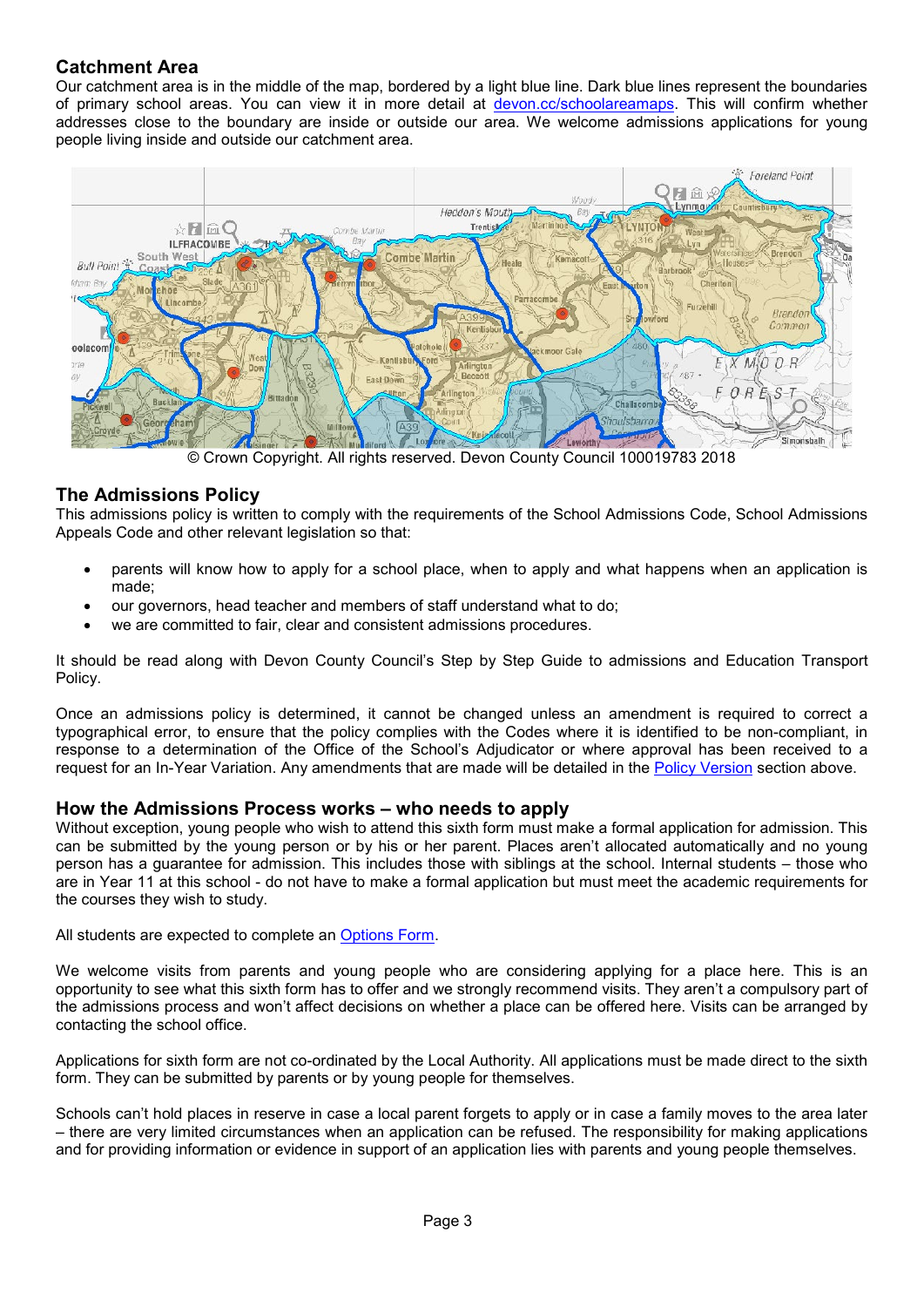#### **How to apply for a place at the Normal Round – Year 12**

We ask external students to complete a Common Application Form from the LA where the young person lives. In Devon that can be done by completing the **D-CAF5** form and sending it in to the sixth form office. If an application is made outside Devon, it will be passed to Devon County Council and on to the sixth form office. Applications submitted after our closing date will be late, considered after those received on time.

#### <span id="page-3-0"></span>**How to apply for a place at other times – In-Year Admissions**

Applications for admission into Year 12 or 13 made after **31 August 2019,** after the normal round, are called In-Year admissions. They can be made using a paper copy of the Devon Common Application Form, the **D-CAF5**, available at [devon.cc/admissions](http://devon.cc/admissions) or from the sixth form office. All applications received by 2pm on the same day will be considered together, before later applications.

#### **When to apply for a place**

Applications for the start of Year 12 should be made between **1 September 2018,** the opening date of the normal round application process, and our closing date 31 December 2018.

In-year admissions applications can be made at any time after the start of the Year 12 intake. Applications will not be considered, however, further in advance than 8 school weeks<sup>[1](#page-3-5)</sup> (or 16 school weeks for children from UK service personnel families posted to a new area).

#### <span id="page-3-1"></span>**What happens after an application is made?**

If there are fewer applications than places then no application is refused at the normal round. If there are more applications than there are places available, applications will be prioritised according to our oversubscription criteria [above.](#page-7-0) Offers will be conditional on the student meeting the academic requirements for the courses they wish to study

For In-Year admissions, we will reach a decision in response to applications within 5 school days of receipt of the application. We will give reasons for any refusal in writing to the LA promptly so that it can take a view whether the refusal is lawful where the refusal is not on the grounds that the sixth form is full.

#### <span id="page-3-2"></span>**Outcomes of the application process**

If a place can be offered, the applicant will receive a letter confirming the offer of a place and we will look forward to the student starting with us either in the next Year 12 intake or as an in-year admission.

Unsuccessful applicants will receive a refusal letter and can appeal to an Independent Appeals Panel. We will add the student's name to a waiting list for vacancies.

#### <span id="page-3-3"></span>**Admission Appeals**

<span id="page-3-4"></span>We will refuse admission when we believe that the Year Group is full and we are unable to meet the young person's needs without causing prejudice to efficient education or the efficient use of resources. Whenever an application is refused, there will be a formal decision letter which will give a reason for refusal and advice about the right of appeal to an Appeals Panel that is independent of this school.

<span id="page-3-5"></span><sup>&</sup>lt;sup>1</sup> That is 40 school days.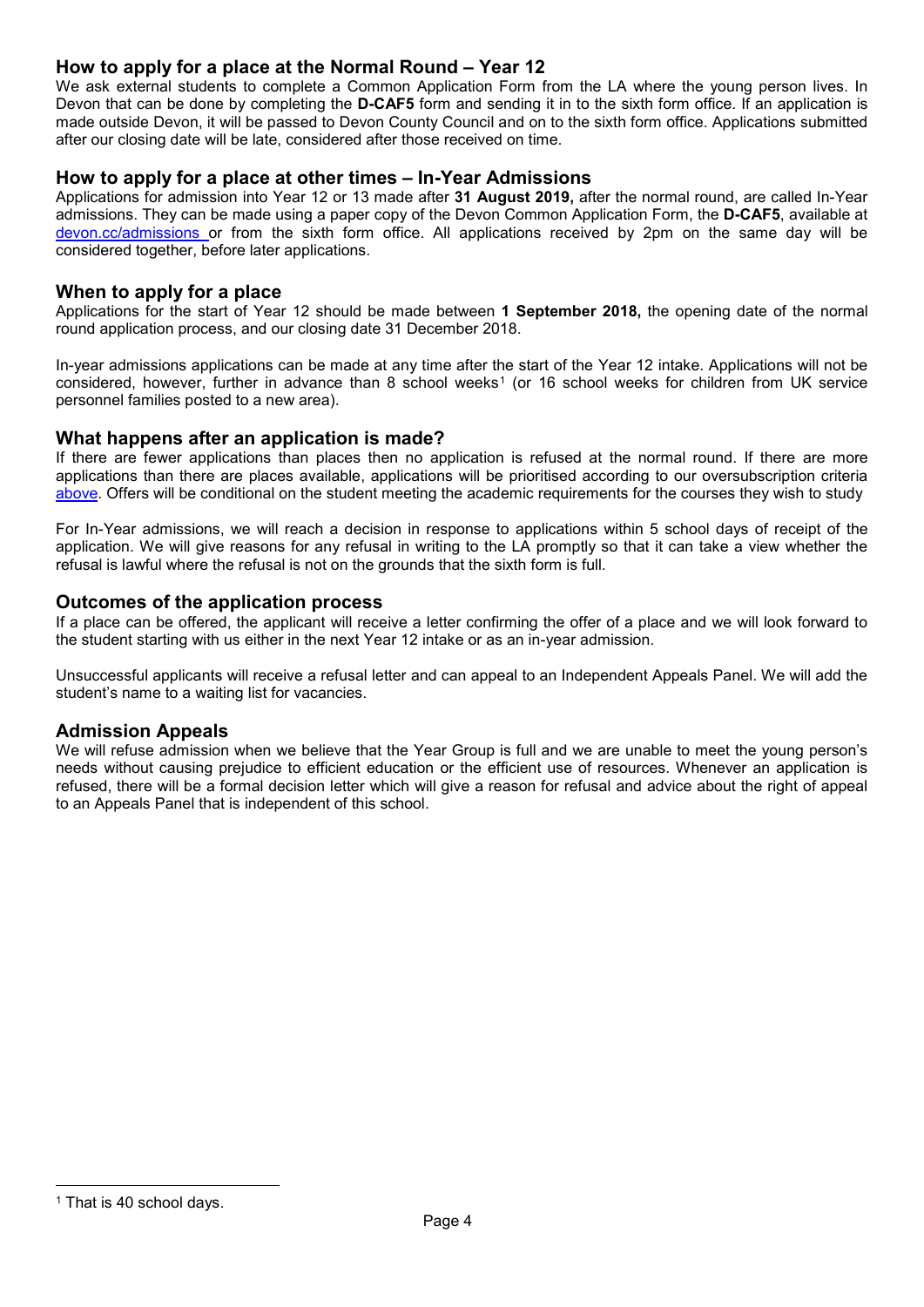# **Contacts for Further Information**

#### **St. Christopher's Multi-Academy Trust**

01392 294923 [info@stchristophersmat.org](mailto:info@stchristophersmat.org)

#### **Exeter Diocesan Board of Education**

01392 294938 [governance@exeter.anglican.org](mailto:governance@exeter.anglican.org)

#### **Devon School Admissions Service**

[primaryschooladmissions@devon.gov.uk](mailto:primaryschooladmissions@devon.gov.uk) or [admissions@devon.gov.uk](mailto:admissions@devon.gov.uk) Telephone contact through *My Devon* on 0345 155 1019 [admissions@devon.gov.uk](mailto:admissions@devon.gov.uk)

# **Devon County Council policies, information and admissions application forms**

[devon.cc/admissionarrangements](http://devon.cc/admissionarrangements) [devon.cc/admissions](http://devon.cc/admissions)

# **Independent School Admissions Appeals**

Telephone contact through *My Devon* on 0345 155 1019 [devon.cc/appeals](http://devon.cc/appeals) Clerk to the Independent Appeals Panel, County Hall, Exeter, EX2 4QG

# **Devon Education Transport Team**

Telephone contact through *My Devon* on 0345 155 1019 [devon.cc/schooltransport](http://devon.cc/schooltransport)

# **Children's Education Advisory Service** – advice for service families

01980 618244 [enquiries@ceas.detsa.co.uk](mailto:enquiries@ceas.detsa.co.uk)

# **The Department for Education (DfE)**

0870 000 2288 [www.education.gov.uk](http://www.education.gov.uk/)

# **The Education & Skills Funding Agency (ESFA)**

0370 000 2288 [www.gov.uk/government/organisations/education-and-skills-funding-agency](http://www.gov.uk/government/organisations/education-and-skills-funding-agency)

# **Office of the Schools Adjudicator**

01325 735303 [www.education.gov.uk/schoolsadjudicator](http://www.education.gov.uk/schoolsadjudicator)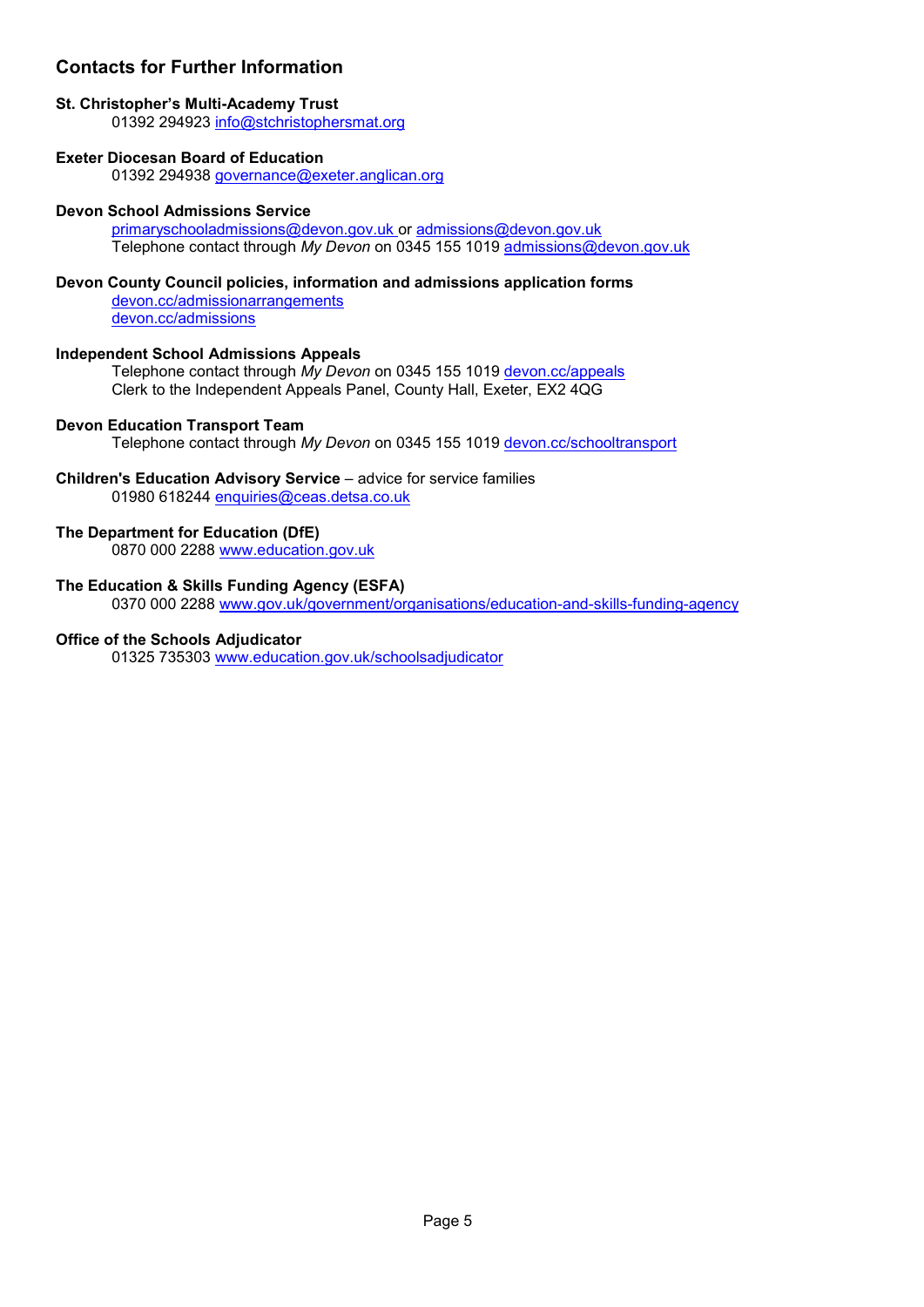# **Appendix A – Definitions and explanatory notes**

<span id="page-5-0"></span>

| Admissions authority              | This is the body responsible for proposing, consulting on and determining the admissions policy<br>and also for reaching decisions about offering or refusing applications. For academy schools, the<br>academy trust is the admissions authority.                                                                                                                                                                                                                                                                                                                                                                                                                                                                                                                                                                                                                                                                                                                                                                                   |
|-----------------------------------|--------------------------------------------------------------------------------------------------------------------------------------------------------------------------------------------------------------------------------------------------------------------------------------------------------------------------------------------------------------------------------------------------------------------------------------------------------------------------------------------------------------------------------------------------------------------------------------------------------------------------------------------------------------------------------------------------------------------------------------------------------------------------------------------------------------------------------------------------------------------------------------------------------------------------------------------------------------------------------------------------------------------------------------|
| Appeals                           | If we have to refuse admission, the refusal may be because the young person has not met the<br>academic requirements for the chosen courses and will be because we believe it would "prejudice<br>the provision of efficient education or the efficient use of resources". This is the principal<br>justification under the School Standards and Framework Act 1998 for refusing admission. If we<br>refuse admission, it will be in writing, there will be the right of appeal to an Independent Appeals<br>Panel and to a place on a waiting list unless the refusal is on academic grounds. If an application<br>for admission is unsuccessful, applicants have a statutory right of appeal to a panel which is<br>independent of the school. Appeal papers will either be sent with the refusal letter or can be<br>requested from the LA. Appellants have at least 20 school days to return the papers, together<br>with any supporting evidence. (Papers can be submitted earlier than 20 days if an appellant<br>chooses to). |
|                                   | The Clerk to the Independent Appeals Panel will give at least 10 days' notice of the appeal date.<br>Appellants will also be told when to submit any further information to be considered. They will<br>receive evidence from us before the appeal hearing. After appeals are heard, decision letters<br>should be sent within five school days; notice of the decision is available by telephone before<br>then.                                                                                                                                                                                                                                                                                                                                                                                                                                                                                                                                                                                                                    |
|                                   | Appeals at the normal round of admissions to Year 12 will be heard within 40 school days of the<br>deadline for lodging appeals. Where the application was not made in time for a decision to be<br>made on the national offer date, they will be heard within that 40 day period or, if that is not<br>possible, within 30 days of the appeal being lodged. In-year admission appeals must be heard<br>within 30 school days of the appeal being lodged.                                                                                                                                                                                                                                                                                                                                                                                                                                                                                                                                                                            |
| Application                       | For normal round admissions, applications are made on our closing date or the date when the<br>application was submitted or amended with new information if later. In-year applications are made<br>on the date they are received, together with evidence of a new address if that is required.                                                                                                                                                                                                                                                                                                                                                                                                                                                                                                                                                                                                                                                                                                                                      |
|                                   | It is an applicant's responsibility to make sure that the admissions authority is informed about<br>changes to circumstances and eligibility for priority if, for instance, a sibling is taken onto the<br>school roll after the closing date or the home address changes.                                                                                                                                                                                                                                                                                                                                                                                                                                                                                                                                                                                                                                                                                                                                                           |
| <b>Catchment Area</b>             | The catchment is the geographical area that this school is primarily intended to serve. There is a<br>higher admissions priority for young people who live in it. Young people living in a residential<br>property on the boundary line will be considered to be living within the catchment area.                                                                                                                                                                                                                                                                                                                                                                                                                                                                                                                                                                                                                                                                                                                                   |
| Children formerly<br>Looked After | These children were looked after until they were adopted (see the Adoption and Children Act<br>2002 section 46) or made the subject of a child arrangements order or a special guardianship<br>order (Children Act section 14A). Child arrangements orders are defined in s.8 of the Children Act<br>1989, as amended by s.12 of the Children and Families Act 2014.                                                                                                                                                                                                                                                                                                                                                                                                                                                                                                                                                                                                                                                                 |
| Chronological Year<br>Group       | This is the group of children usually taught together according to their date of birth. Children born<br>between 1 September and 31 August have the same chronological Year Group.                                                                                                                                                                                                                                                                                                                                                                                                                                                                                                                                                                                                                                                                                                                                                                                                                                                   |
| <b>Common Application</b><br>Form | This is the name for the application form provided by a local authority. They may be used for any<br>application for admission to a school at the normal point of admission. The form provided by the<br>local authority where the child lives must be used, regardless of where the school is. We ask<br>applicants to use the Devon form the D-CAF5 for all in-year applications to our sixth form.                                                                                                                                                                                                                                                                                                                                                                                                                                                                                                                                                                                                                                |
| <b>Compulsory School</b><br>Age   | Young people are no longer of compulsory school age on the last Friday in June of the academic<br>year during which they reach the 16 <sup>th</sup> birthday. This is the School Leaving Age.                                                                                                                                                                                                                                                                                                                                                                                                                                                                                                                                                                                                                                                                                                                                                                                                                                        |
|                                   | The Raising of the Participation Age (RPA) means that up to their 18th birthday, young people<br>must be in full time education, in an Apprenticeship or in part-time education or training if they are<br>employed, self-employed or volunteering for 20 hours or more a week.                                                                                                                                                                                                                                                                                                                                                                                                                                                                                                                                                                                                                                                                                                                                                      |
| Data Protection                   | Where one parent seeks information about an application for admission or to locate a child, we<br>will seek a view from the LA and Diocese about what information should be made available. The<br>priority will be to safeguard the young person and immediate family. The school and the LA will<br>seek confirmation and evidence from the parent living with the young person that there is no<br>lawful reason why information should be withheld from the non-resident parent.                                                                                                                                                                                                                                                                                                                                                                                                                                                                                                                                                 |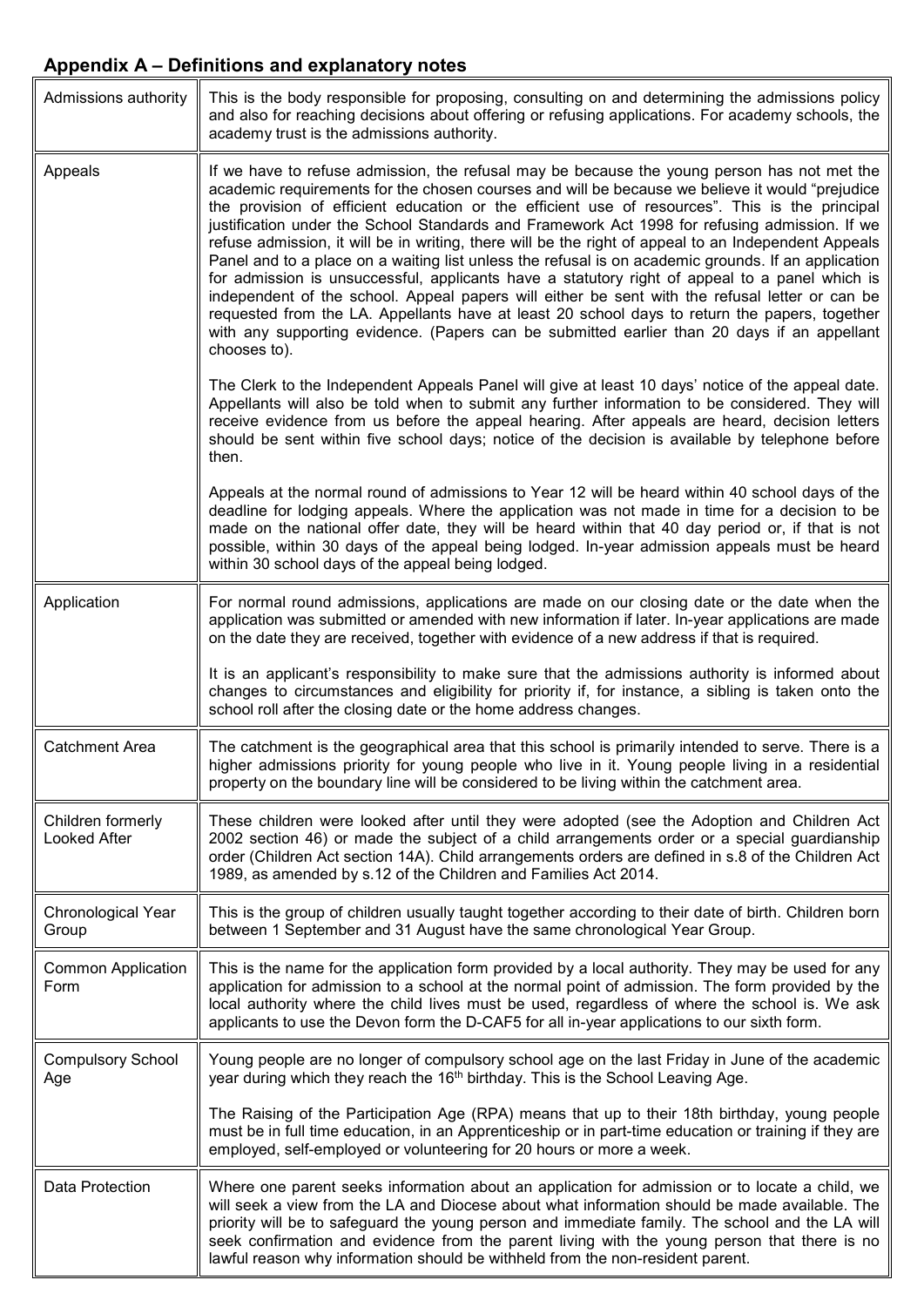<span id="page-6-0"></span>

| <b>Distance</b><br>measurement        | We will receive additional admissions support from the Devon Schools Admissions Team for the<br>academic year 2019-20, including distance measurement. This will be based on Devon LA's<br>Geographical Information System, an electronic mapping system. Should this arrangement not be<br>renewed, alternative provision will be made to measure using an equivalent system.                                                                                                                                                                                                                                                                                                                                                                                                                                                                                                                                                                                                                                                                                                                                                                                                                                                                                                                                                                                                           |
|---------------------------------------|------------------------------------------------------------------------------------------------------------------------------------------------------------------------------------------------------------------------------------------------------------------------------------------------------------------------------------------------------------------------------------------------------------------------------------------------------------------------------------------------------------------------------------------------------------------------------------------------------------------------------------------------------------------------------------------------------------------------------------------------------------------------------------------------------------------------------------------------------------------------------------------------------------------------------------------------------------------------------------------------------------------------------------------------------------------------------------------------------------------------------------------------------------------------------------------------------------------------------------------------------------------------------------------------------------------------------------------------------------------------------------------|
| Documentary<br>evidence               | Once a place has been offered to a child, we may ask for evidence of identity – usually a short<br>birth certificate. This may not be necessary where the child has been on roll at another school in<br>England which can confirm that evidence has been seen at that school. The LA may also request<br>evidence that a child's address is genuine or that the person who made an application for<br>admission was legally permitted to do so.                                                                                                                                                                                                                                                                                                                                                                                                                                                                                                                                                                                                                                                                                                                                                                                                                                                                                                                                         |
| Education, Health<br>and Care Plans   | Any young person whose Education, Health and Care Plan names this school will be admitted.<br>This will reduce the number of places available to others accordingly. For In-Year admissions, the<br>young person will be admitted whether or not we have reached the PAN or other limit for the Year<br>Group. An Education, Health and Care Plan is a formal document issued by the Local Authority<br>describing a young person's additional needs and how they will be provided for in a school.                                                                                                                                                                                                                                                                                                                                                                                                                                                                                                                                                                                                                                                                                                                                                                                                                                                                                      |
| <b>Education Transport</b>            | Parents should consider how their young person will get to school for the whole of their time on<br>roll. They are advised not to rely on lifts, car shares or public service vehicles always being<br>available. Supported transport will be provided by the LA for Devon-resident young people<br>according to its Post-16 Education transport Policy. Applications for transport should be made<br>direct to the Local Authority where a child lives. Our admissions direct line measurement policy<br>does not apply to Devon's school transport decisions.                                                                                                                                                                                                                                                                                                                                                                                                                                                                                                                                                                                                                                                                                                                                                                                                                          |
| <b>Extended schooling</b>             | Information on services beyond the normal school day is available from the sixth form office.                                                                                                                                                                                                                                                                                                                                                                                                                                                                                                                                                                                                                                                                                                                                                                                                                                                                                                                                                                                                                                                                                                                                                                                                                                                                                            |
| Fair Access Protocol                  | Fair Access Protocols apply to children and young people of statutory school age.                                                                                                                                                                                                                                                                                                                                                                                                                                                                                                                                                                                                                                                                                                                                                                                                                                                                                                                                                                                                                                                                                                                                                                                                                                                                                                        |
| Faith<br>oversubscription<br>criteria | Schools designated with a religious character may give additional priority for admission where<br>faith criteria are met by an applicant. We have chosen not to do this.                                                                                                                                                                                                                                                                                                                                                                                                                                                                                                                                                                                                                                                                                                                                                                                                                                                                                                                                                                                                                                                                                                                                                                                                                 |
| <b>Home Address</b>                   | Places are offered here on the basis of where the young person will attend school from, not<br>necessarily where they live when the application is made. If we have vacancies then it doesn't<br>matter whether the home address is in our catchment or not - though the admissions authority<br>would only offer places to a young person who will be living close enough to the school to attend<br>on a daily basis.                                                                                                                                                                                                                                                                                                                                                                                                                                                                                                                                                                                                                                                                                                                                                                                                                                                                                                                                                                  |
|                                       | The home address is where a young person normally lives. Where a young person lives with<br>parents with shared parental responsibility, each for part of a week, the address where the young<br>person lives is determined using a joint declaration from the parents stating the pattern of<br>residence. If a child's residence is split equally between both parents, then parents will be asked<br>to determine which residential address should be used for the purpose of admission to school. If<br>no joint declaration is received where the residence is split equally by the closing date for<br>applications, the home address will be taken as the address where the child is registered with the<br>doctor. Any other evidence provided by parents will also be considered in reaching a decision on<br>the home address for admissions purposes. This may be necessary, for instance, where parents<br>don't agree on the young person's home address. Parents are urged to reach agreement or seek<br>a Specific Issues Order from a court to decide which parent should or should not pursue an<br>application. Where they do not, the admissions authority will determine the home address. If the<br>residence is not split equally between both parents then the address used will be the address<br>where the young person spends the majority of the school week. |
|                                       | Where we ask for evidence of a new address from which a young person would attend school,<br>this would often be written confirmation of a house purchase or a formal tenancy agreement. We<br>recognise that some families may be unable to provide this. Parents who can't provide this<br>evidence should contact us or the LA. There is no intention to penalise families where there is a<br>genuine reason why evidence cannot be provided.                                                                                                                                                                                                                                                                                                                                                                                                                                                                                                                                                                                                                                                                                                                                                                                                                                                                                                                                        |
| Home-School<br>Agreement              | Admission to school is not conditional on signing a home-school agreement. However, we will ask<br>parents to agree with our Home-School Agreement after children have been offered a place as<br>we believe this is a positive way of promoting greater involvement in a child's education.                                                                                                                                                                                                                                                                                                                                                                                                                                                                                                                                                                                                                                                                                                                                                                                                                                                                                                                                                                                                                                                                                             |
| In-Year admissions                    | This is where a young person joins the sixth form at any time after the normal round, the first<br>opportunity for admission to Year 12.                                                                                                                                                                                                                                                                                                                                                                                                                                                                                                                                                                                                                                                                                                                                                                                                                                                                                                                                                                                                                                                                                                                                                                                                                                                 |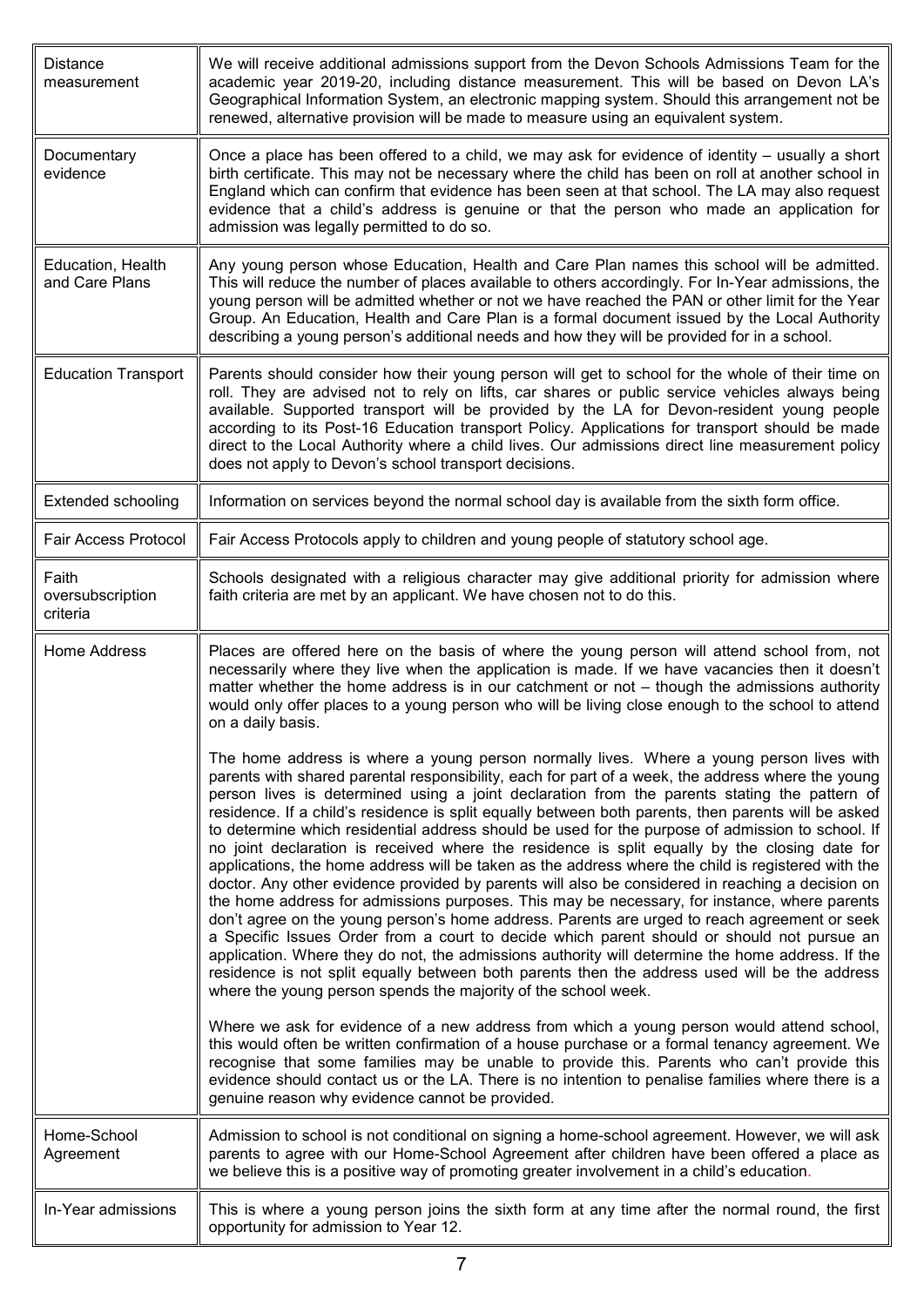<span id="page-7-0"></span>

| Linked School                      | There is no priority for admission for young people according to which school they transfer from.                                                                                                                                                                                                                                                                                                                                                                                                                                                                                                                                                                                                                                                                                                                                                                                  |
|------------------------------------|------------------------------------------------------------------------------------------------------------------------------------------------------------------------------------------------------------------------------------------------------------------------------------------------------------------------------------------------------------------------------------------------------------------------------------------------------------------------------------------------------------------------------------------------------------------------------------------------------------------------------------------------------------------------------------------------------------------------------------------------------------------------------------------------------------------------------------------------------------------------------------|
| Looked After<br>Children           | These children are Looked After by or provided with accommodation in the exercise of its<br>functions (see the Children Act 1989 section 22(1)) by a local authority.                                                                                                                                                                                                                                                                                                                                                                                                                                                                                                                                                                                                                                                                                                              |
| Member of staff                    | This will be any salaried person employed at this school when the application is made. Where the<br>duties of a member of staff are undertaken at different schools in a federation or chain of schools,<br>there will be admissions priority only at one school. This will be at the member of staff's base<br>school where that can be identified. Where it can't be identified, priority will be at the school<br>where the member of staff is expecting to work for the majority of the time in the current academic<br>year.                                                                                                                                                                                                                                                                                                                                                  |
| Multiple birth siblings            | Random allocation will not be applied to multiple birth siblings (twins and triplets etc.) from the<br>same family tied for the final place. We will admit them all.                                                                                                                                                                                                                                                                                                                                                                                                                                                                                                                                                                                                                                                                                                               |
| Normal Round<br>Admissions         | This is where a child joins the school at the first opportunity for admission to the school. For this<br>sixth form, the normal round is at the beginning of Year 12.                                                                                                                                                                                                                                                                                                                                                                                                                                                                                                                                                                                                                                                                                                              |
| Objections to<br>admissions policy | Advice is available from the Office of the Schools Adjudicator on how to object to this policy.<br>Objections must be made by 15 May 2018.                                                                                                                                                                                                                                                                                                                                                                                                                                                                                                                                                                                                                                                                                                                                         |
| Offers                             | When a place is offered, we will assume that it is accepted unless we are told otherwise. If an<br>applicant doesn't confirm the place is required within two weeks of the offer letter, we will contact<br>the applicant again. If there is no response within a week of that contact, the offer may be<br>withdrawn.                                                                                                                                                                                                                                                                                                                                                                                                                                                                                                                                                             |
|                                    | It is important that when we offer places to some and refuse others we do so fairly and<br>consistently. Where we have reason to believe that false or deliberately misleading information<br>has been provided we will reconsider the offer using correct information. We may withdraw the<br>offer if it would not have been made with the correct information, even if this is after admission.<br>Places are offered on the basis of the address from which the child will attend school. Accurate<br>information is particularly relevant for addresses. Where we believe it is necessary, we will ask for<br>evidence of a young person's home address before admission. If an applicant believes that the<br>address will change before admission, we must be informed. We will require evidence of a new<br>address where this would give a higher priority for admission. |
|                                    | Places will only be withdrawn if offered in error, if the applicant has not responded to an offer<br>within a reasonable time or if the offer was obtained through a fraudulent or intentionally<br>misleading application which secured the offer of a place when the response would otherwise<br>have been a refusal.                                                                                                                                                                                                                                                                                                                                                                                                                                                                                                                                                            |
| Overseas children                  | We will treat all applications from young people coming from overseas in accordance with<br>European Union law or Home Office rules for non-UK nationals. We will not offer places to<br>children while they are overseas except for citizens of the European Union unless a valid visa<br>permitting entry into the country is provided. We will seek the latest advice on this matter in<br>response to developments and the withdrawal of the United Kingdom from the European Union.                                                                                                                                                                                                                                                                                                                                                                                           |
| Oversubscription<br>criteria       | Where the number of applications exceeds the number of places available in the Year Group we<br>will use our oversubscription criteria to prioritise applications. They are detailed in the key<br>information section above.                                                                                                                                                                                                                                                                                                                                                                                                                                                                                                                                                                                                                                                      |
| Parent                             | A parent is any person who has parental responsibility or care of the young person. When we say<br>parent, we also mean carer or guardian. Where admission arrangements refer to parents this can<br>mean one parent or both. We may ask for evidence of parental responsibility where a person is<br>acting as a parent but does not hold formal parental responsibility.                                                                                                                                                                                                                                                                                                                                                                                                                                                                                                         |
|                                    | Sometimes there is a dispute between parents over which school a young person should attend.<br>When we take decisions over admissions we will seek advice from Devon and the Diocese and<br>will take into account imminent court hearings that may have an impact on parental responsibility<br>and living arrangements.                                                                                                                                                                                                                                                                                                                                                                                                                                                                                                                                                         |
| Parental disputes                  | Occasionally parents may disagree on where the young person should be educated. In these<br>cases, we will seek a view from the LA and the Diocese on whether either parent has a lawful<br>objection to the wishes of the other parent to transfer schools.                                                                                                                                                                                                                                                                                                                                                                                                                                                                                                                                                                                                                       |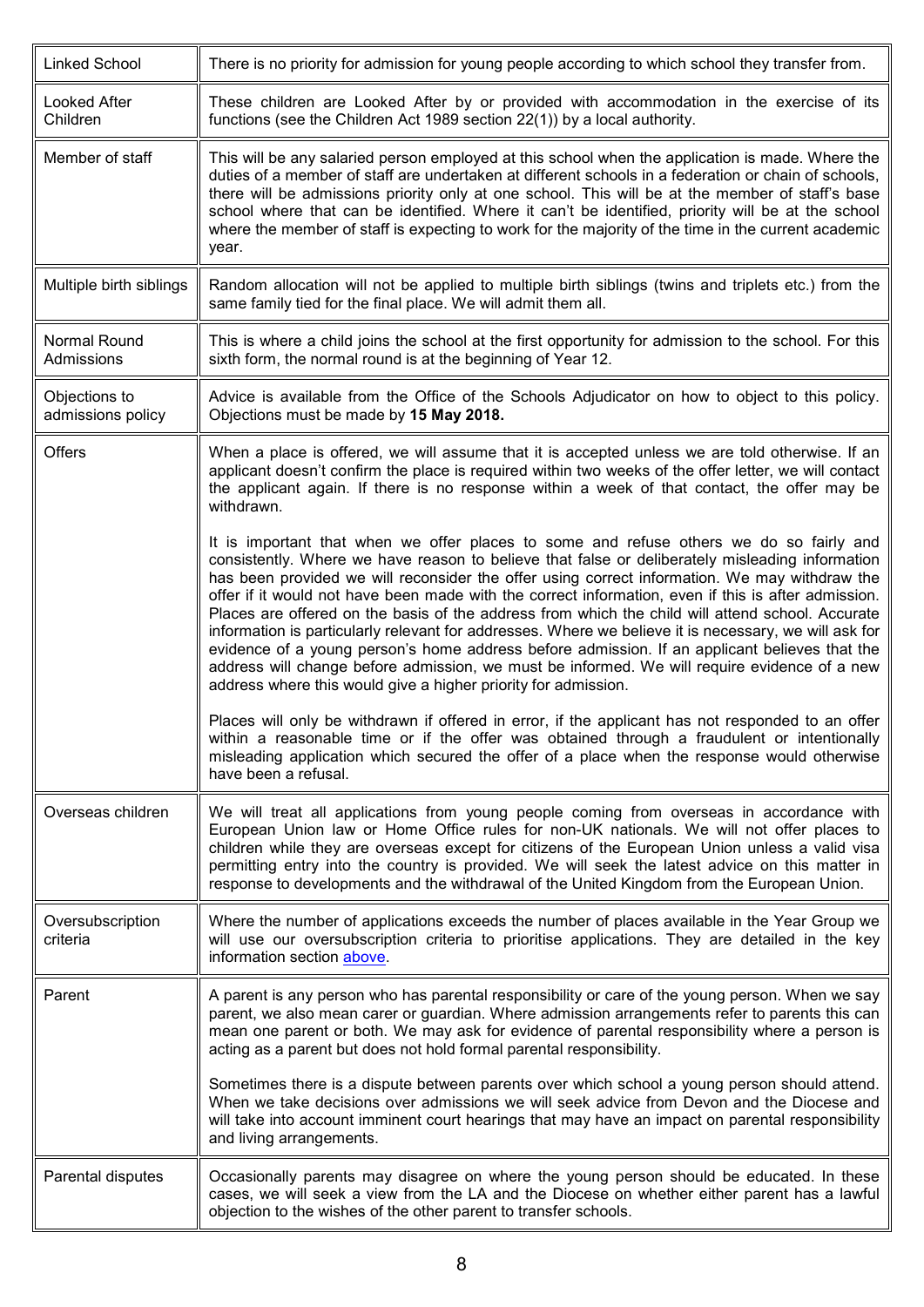<span id="page-8-2"></span><span id="page-8-1"></span><span id="page-8-0"></span>

| Prejudice to efficient<br>education                                         | It is lawful to refuse admission where taking another student would cause a prejudice to "efficient"<br>education or the efficient use of resources" at this school. This is the point when we would say the<br>Year Group or the class is full. In most cases, prejudice would occur when the Admission Number<br>for the Year Group has been reached.                                                                                                                                                                                                                                                                                                                                     |
|-----------------------------------------------------------------------------|---------------------------------------------------------------------------------------------------------------------------------------------------------------------------------------------------------------------------------------------------------------------------------------------------------------------------------------------------------------------------------------------------------------------------------------------------------------------------------------------------------------------------------------------------------------------------------------------------------------------------------------------------------------------------------------------|
| <b>Published Admission</b><br>Number or PAN<br>See also Admission<br>Number | This is the minimum number of places available at the sixth form in Year 12 to external students.<br>In limited circumstances, more will be admitted. It is calculated taking into account the physical<br>capacity of the school, the level of demand expected from local, in-area young people and<br>sensible, lawful school organisation. Once we set this number, we won't refuse admission for<br>applications below the PAN for those external students who meet the academic requirements for<br>their courses. If there is unexpectedly high demand and we believe we could admit more external<br>students, we will inform the LA and either increase the PAN or admit above-PAN. |
|                                                                             | The PAN does not apply to internal students. They are entitled to a place in this sixth form<br>provided they meet the academic requirements for their courses.                                                                                                                                                                                                                                                                                                                                                                                                                                                                                                                             |
| Service families                                                            | For young people from families of UK service personnel and other Crown Servants we will<br>consider a family posted to the area as meeting residence criteria even if a home address has not<br>been identified and a unit address is used. This requires written confirmation from the relevant<br>government department: the Ministry of Defence, the Foreign and Commonwealth Office or<br>Government Communications Headquarters.                                                                                                                                                                                                                                                       |
|                                                                             | We will consider in-year admissions for families of UK service personnel posted to a new area<br>and of crown servants returning to the country up to 16 school weeks in advance.                                                                                                                                                                                                                                                                                                                                                                                                                                                                                                           |
|                                                                             | There is no additional admissions priority for young people from service families.                                                                                                                                                                                                                                                                                                                                                                                                                                                                                                                                                                                                          |
| Sibling                                                                     | 'Sibling' means a natural brother or sister, a half brother or sister, a legally adopted brother or<br>sister or half-brother or sister, a step brother or sister or other child living in the same household<br>as part of the same family who, in any of these cases, will be living at the same address at the<br>date of their application for a place.                                                                                                                                                                                                                                                                                                                                 |
|                                                                             | A younger sibling who has been offered a place within the normal admissions round will be<br>considered as if he or she were on roll for the purposes of oversubscription priority where a young<br>person seeks admission in-year to the sixth form.                                                                                                                                                                                                                                                                                                                                                                                                                                       |
|                                                                             | Where we don't have sufficient space to admit a sibling of a child already attending here, and one<br>or more child is refused admission, the LA doesn't consider that it would be obliging the children<br>to attend different schools. It is the parent's responsibility to decide not to place the children in<br>another school that does have sufficient room.                                                                                                                                                                                                                                                                                                                         |
| Supplementary<br>Information Form or<br><b>SIF</b>                          | A form in addition to the LA common application form. Some schools use SIFs to collect<br>information necessary to apply one or more of their oversubscription criteria. We do not use a SIF<br>as all of the information we require can be provided on the LA common application form.                                                                                                                                                                                                                                                                                                                                                                                                     |
|                                                                             | We do provide an Options form to enable all students to indicate the courses they wish to take.                                                                                                                                                                                                                                                                                                                                                                                                                                                                                                                                                                                             |
| Tie breaker                                                                 | To distinguish between young people in a particular oversubscription criterion, priority will be<br>determined on the basis of distance between home and school. This is measured in a straight line<br>from an entrance door of the residential dwelling to the centre of the main entrance gate, between<br>the two parking lay-bys on Worth Road on Devon LA's Geographical Information System (GIS).<br>Young people who live closer to the school have a higher priority for admission. Where two or<br>more young people reside within a block of flats, they will be deemed to live at an equal distance<br>from the school.                                                         |
|                                                                             | If the tie-breaker above is not sufficient to distinguish between applicants in a particular<br>oversubscription criterion, there will be a random ballot. This will be undertaken by a person<br>independent of the school by the operation of an electronic list randomiser.                                                                                                                                                                                                                                                                                                                                                                                                              |
|                                                                             | Random allocation will not be applied to multiple birth siblings (twins and triplets etc.) from the<br>same family tied for the final place.                                                                                                                                                                                                                                                                                                                                                                                                                                                                                                                                                |
| Uniform                                                                     | Young people attending our school are expected to wear a uniform. Some of the items required<br>can be purchased from us and the rest from most retail outlets. Parents and students unable to<br>purchase items of uniform or equipment will not be penalised. We operate a scheme to assist                                                                                                                                                                                                                                                                                                                                                                                               |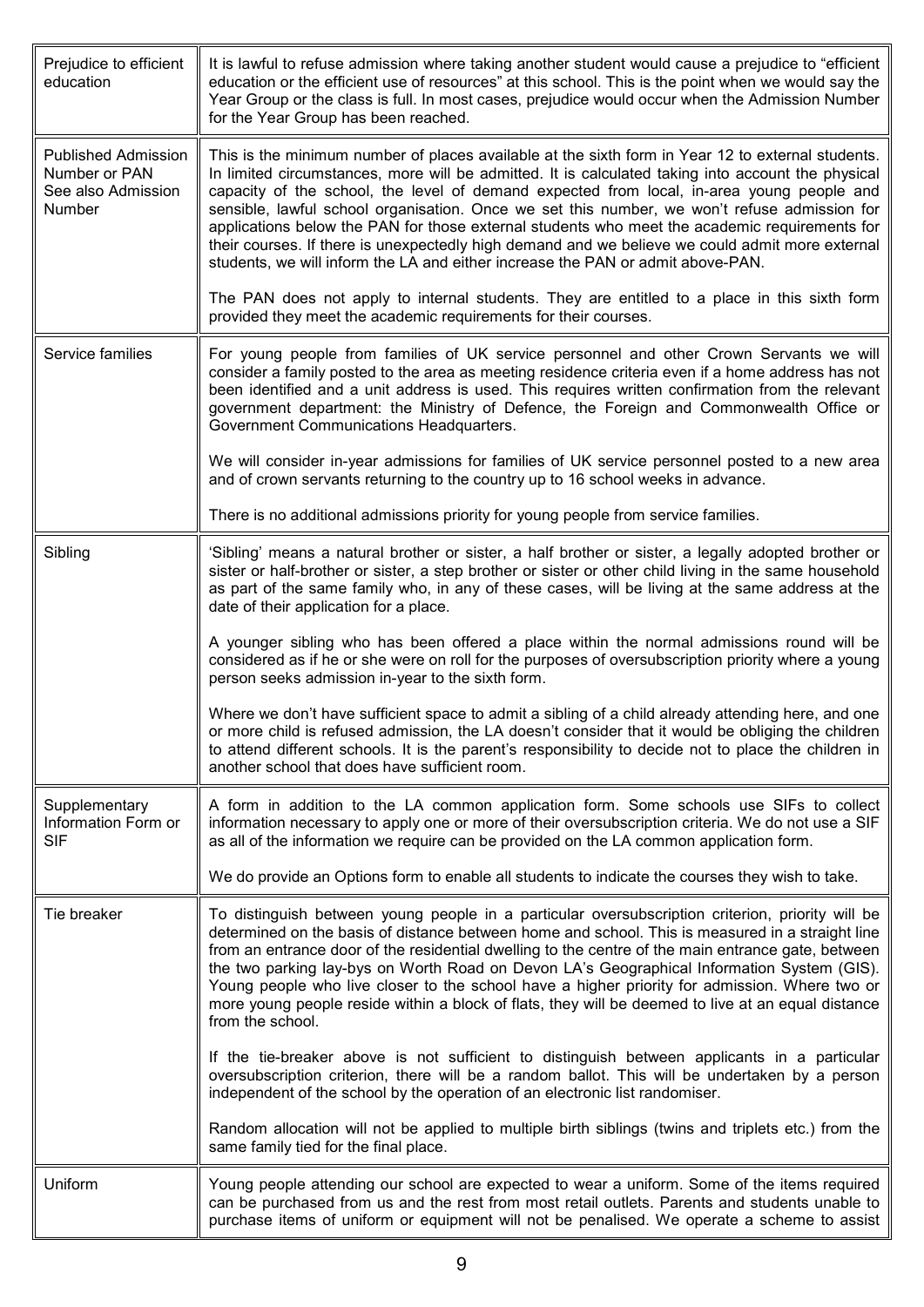|                      | families in need.                                                                                                                                                                                                                                                                                                                                                                                                                                                                                                                                                               |
|----------------------|---------------------------------------------------------------------------------------------------------------------------------------------------------------------------------------------------------------------------------------------------------------------------------------------------------------------------------------------------------------------------------------------------------------------------------------------------------------------------------------------------------------------------------------------------------------------------------|
| <b>Waiting Lists</b> | We will operate a waiting list for each year group until the end of the autumn term of Year 12. Our<br>waiting lists will only contain the names of young people who have formally applied and been<br>refused admission.<br>Young people positions on the waiting list will be determined solely in accordance with the<br>oversubscription criteria. Positions will be reordered whenever anyone is added to or leaves the<br>waiting list. Therefore, a young person's name can go up or down on the list. The length of time<br>on a waiting list does not affect position. |

© This document is copyright to the academy trust and the Devon School Admissions Service 2018.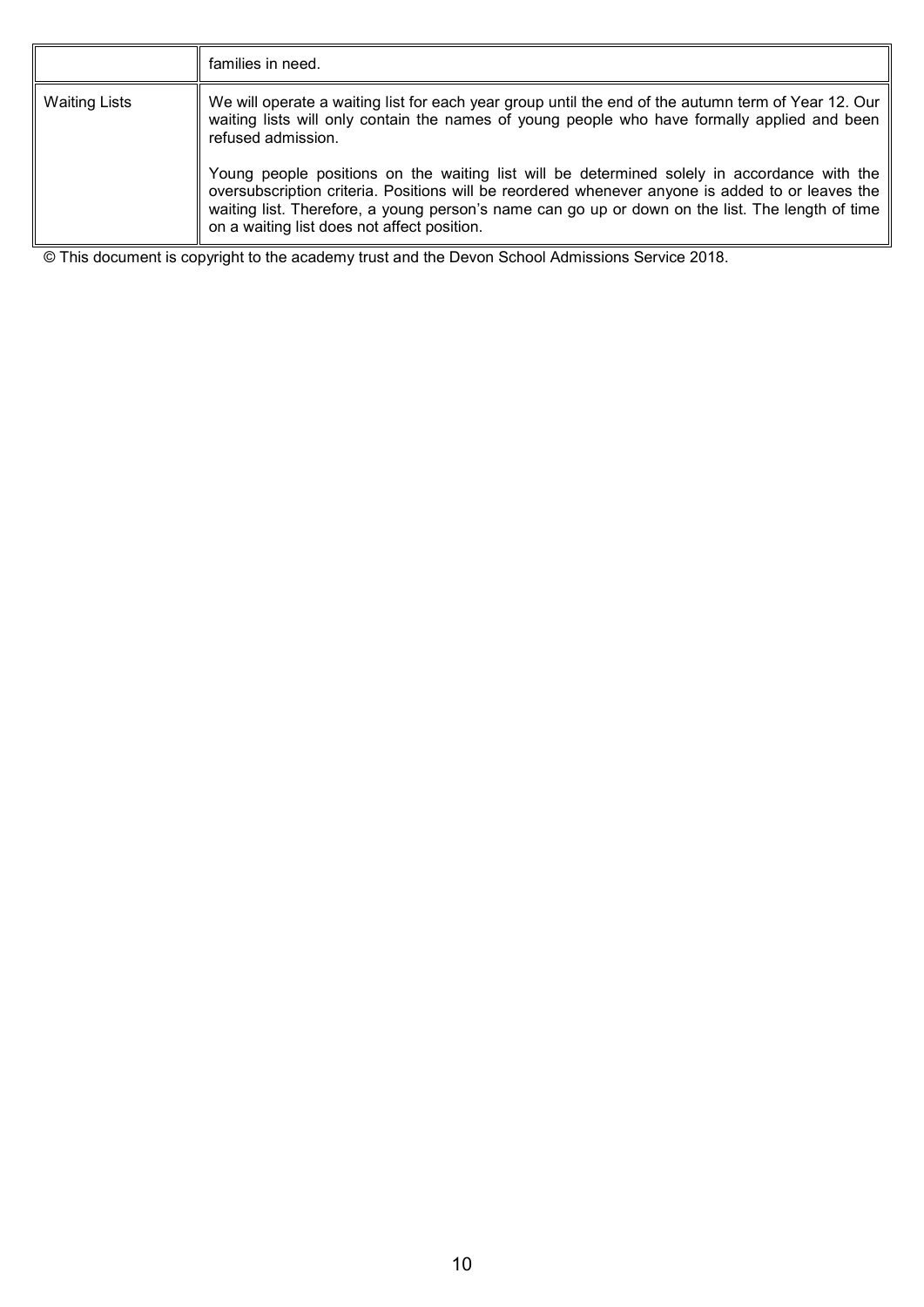

<span id="page-10-0"></span>**Sixth Form Choices Form for courses starting in September 2019** Please select the appropriate box: Internal admission  $\Box$  External admission (also complete DCAF5 form)  $\Box$ Please complete and return forms to your tutor **External Candidates** please post or hand into Mrs N Wheatley The Ilfracombe Academy, Worth Road, Ilfracombe, EX34 9JB **DEADLINE - 31st December 2018** First Name: Surname: Surname: Surname: Surname: Surname: Surname: Surname: Surname: Surname: Surname: Surname: Surname: Surname: Surname: Surname: Surname: Surname: Surname: Surname: Surname: Surname: Surname: Surname: Sur Date of Birth: Tutor Group: Tutor Group: Male / Female Home address: Postcode: Home Tel: Mobile (Student): Email (Student): Name of parent/carer: Parent/carer telephone:  $\vert H: \vert$  H:  $\vert$  W: Parent/carer email:  $\vert H: \vert$ 

#### *External Candidates*

| UPN<br>. Number: | UCI<br>.mber<br>™Nu. | Exam<br>Number: |
|------------------|----------------------|-----------------|
|                  |                      |                 |

Before completing the form make sure you read the guidance in the prospectus supplement as there will be a limit on the number and type of course you can study, dependent on how well you have done or are expected to do in your exams.

If you are a **Year 11** student please list the option subjects you **currently** study in the box below then add your target and projected grade for **all** subjects. If you have already completed subjects at GCSE and know your results add the word 'actual' on the table below.

| <b>Core Subject</b>   | <b>Target</b><br>Grade | Projected<br>Grade Nov'16 | Core subject            | <b>Target</b><br>Grade | Projected<br>Grade Nov'16 |
|-----------------------|------------------------|---------------------------|-------------------------|------------------------|---------------------------|
| English Language      |                        |                           | <b>Combined Science</b> |                        |                           |
| English Literature    |                        |                           | Biology                 |                        |                           |
| Maths                 |                        |                           | Chemistry               |                        |                           |
| <b>RE</b>             |                        |                           | Physics                 |                        |                           |
| <b>Option Subject</b> |                        |                           | <b>Option Subject</b>   |                        |                           |
| A:                    |                        |                           | C:                      |                        |                           |
| <b>B:</b>             |                        |                           | <b>ECDL</b>             |                        |                           |

From the list of Level 3 courses please select **up to 4 main subjects plus two reserves. Do not simply tick the subjects of your choice**. **You must indicate the importance you place on each subject by placing a number in the box beside each subject**. "1" indicates it is your highest priority, "2" indicates your second choice, "3" your third choice etc.